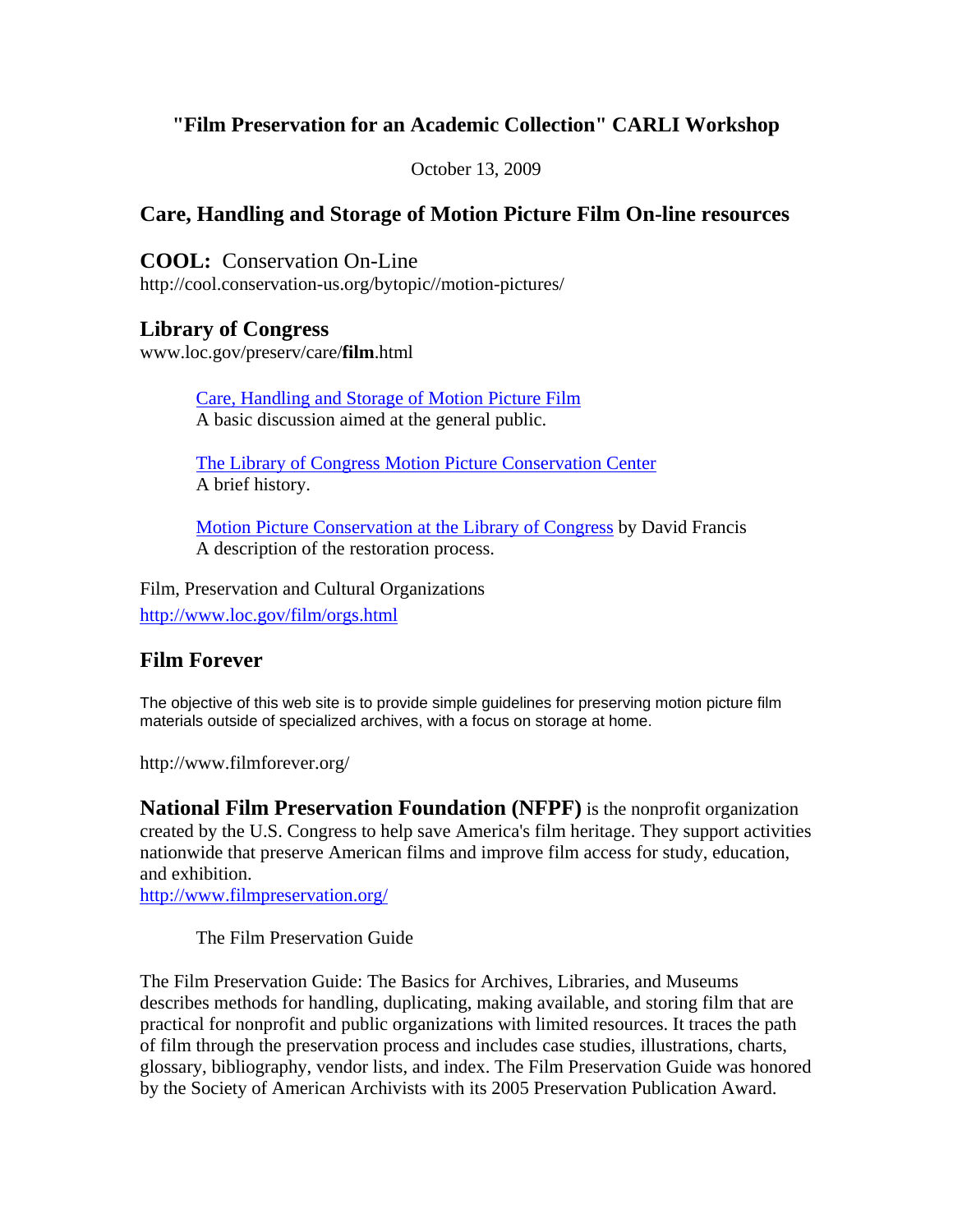Free copies of this 138-page illustrated publication can be **downloaded** chapter by chapter or as a complete text. You can also order the printed book by mail..

# **Organizations:**

# **AMIA**

AMIA is a non-profit professional association established to advance the field of moving image archiving by fostering cooperation among individuals and organizations concerned with the acquisition, description, preservation, exhibition and use of moving image materials. (has a list-serve and a National Conference. Valuable work-shops for preservation)

http://www.amianet.org/

From AMIA links to eternal information

Archival Storage and Management Archives, Libraries, and Museums Associations and Organizations Digital Film and Video Restoration Educational Programs Magnetic Tape Restoration Media Asset Management Motion Picture Film Laboratories Motion Picture Studios , Television Networks, and Production Companies Sound Restoration and Technology Stock Footage and Stills Supplies, Service, and Equipment Other Institutional Members

# **Archival Storage and Management**

A listing of film supply and equipment vendors.

#### **Action Camera (San Francisco)**

www.actioncamerasf.com *Discount film, equipment & supplies* 

**Archival Methods**  www.archivalmethods.com *General archival supplies*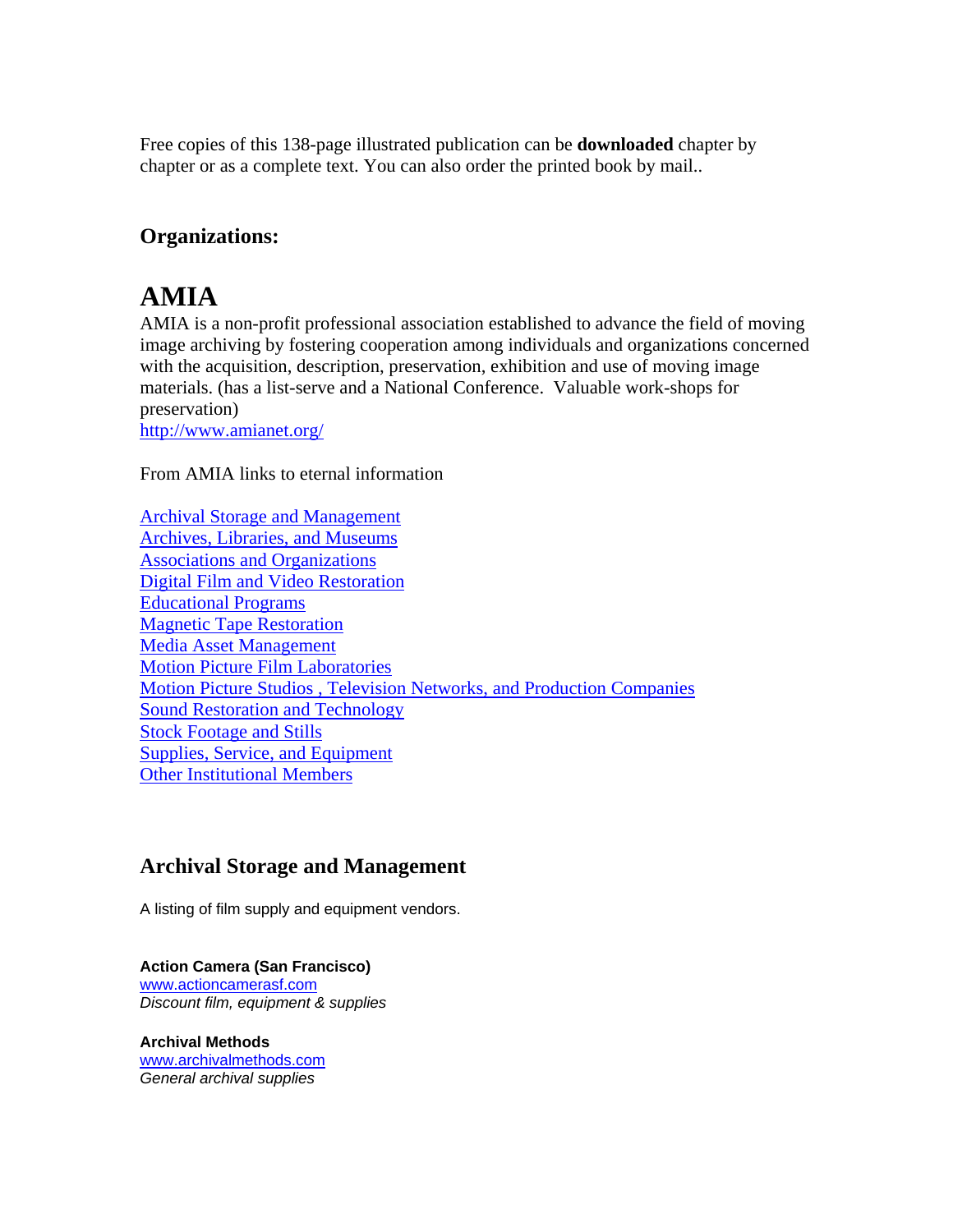#### **Christy's Editorial**

www.christys.net *Equipment*

#### **Dancan**

www.dancan.dk *16mm cans, cores, supplies*

#### **Gaylord**

www.gaylord.com *General archival supplies*

#### **Hunt's A-V (Boston and Providence)**

www.huntsphotoandvideo.com 800-924-8682 *Supplies (Gepe reels, more)*

#### **IPI (Image Permanence Institute)**

www.imagepermanenceinstitute.org *A-D strips and free preservation calculator download Information and products*

#### **Kodak**

www.kodak.com *Information and products including molecular sieves* 

#### **Light Impressions**

www.lightimpressionsdirect.com *General archival supplies*

#### **Metal Edge**

www.metaledgeinc.com *General archival supplies* 

#### **MPE (Motion Picture Enterprises)**

www.mpe.net 212-245-0969 *8mm & 16mm cans and reels*

#### **Neumade Corporation**

www.neumade.com *Cans, cores, reels.*

#### **Phil's Vintage Movie Films & Collectibles**

www.8mm16mmfilmscollectibles.com/supplies *Small gauge supplies including leader, presstapes, rewinds.*

#### **PRC (Plastic Reel Corp. of America)** 16mm cans

(no web site) 201-933-5100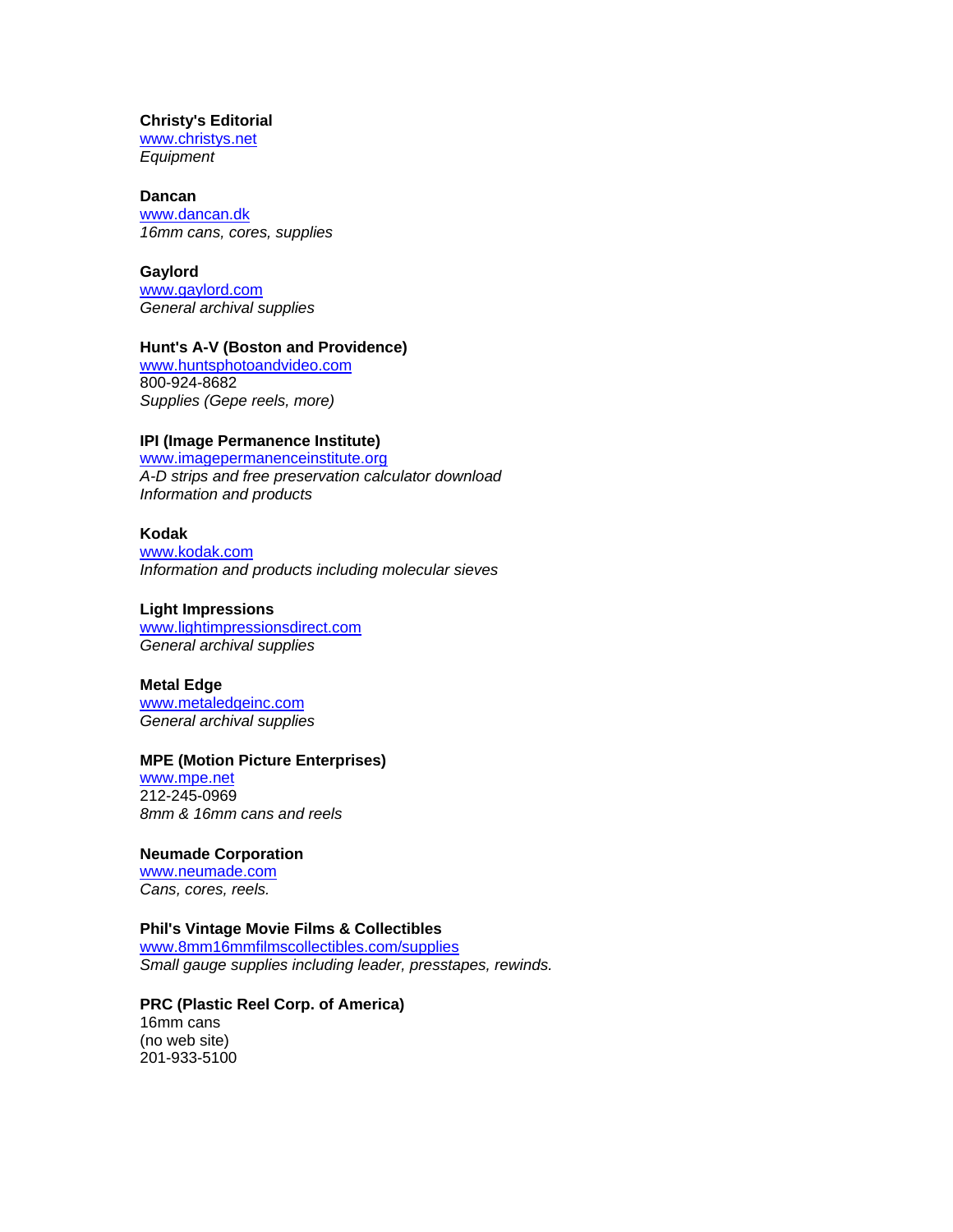#### **StilDesign (Canada)**

www.StilDesign.com *Archival cans & cores* 

#### **Spectra Film & Video**

www.spectrafilmandvideo.com/Products.html *film supplies* 

#### **Tayloreel Corporation**

www.tayloreel.com 770-503-1612 *8mm and 16mm reels and cans*

#### **TekMedia Supply Company**

800-323-7520 *16mm cans and supplies* (no web site, sales through RTI @ www.rti-us.com)

#### **Tuscan**

www.tuscancorp.com *8mm & 16mm reels, 16mm cans*

#### **Urbanski Film**

www.urbanskifilm.com *Films and film supplies*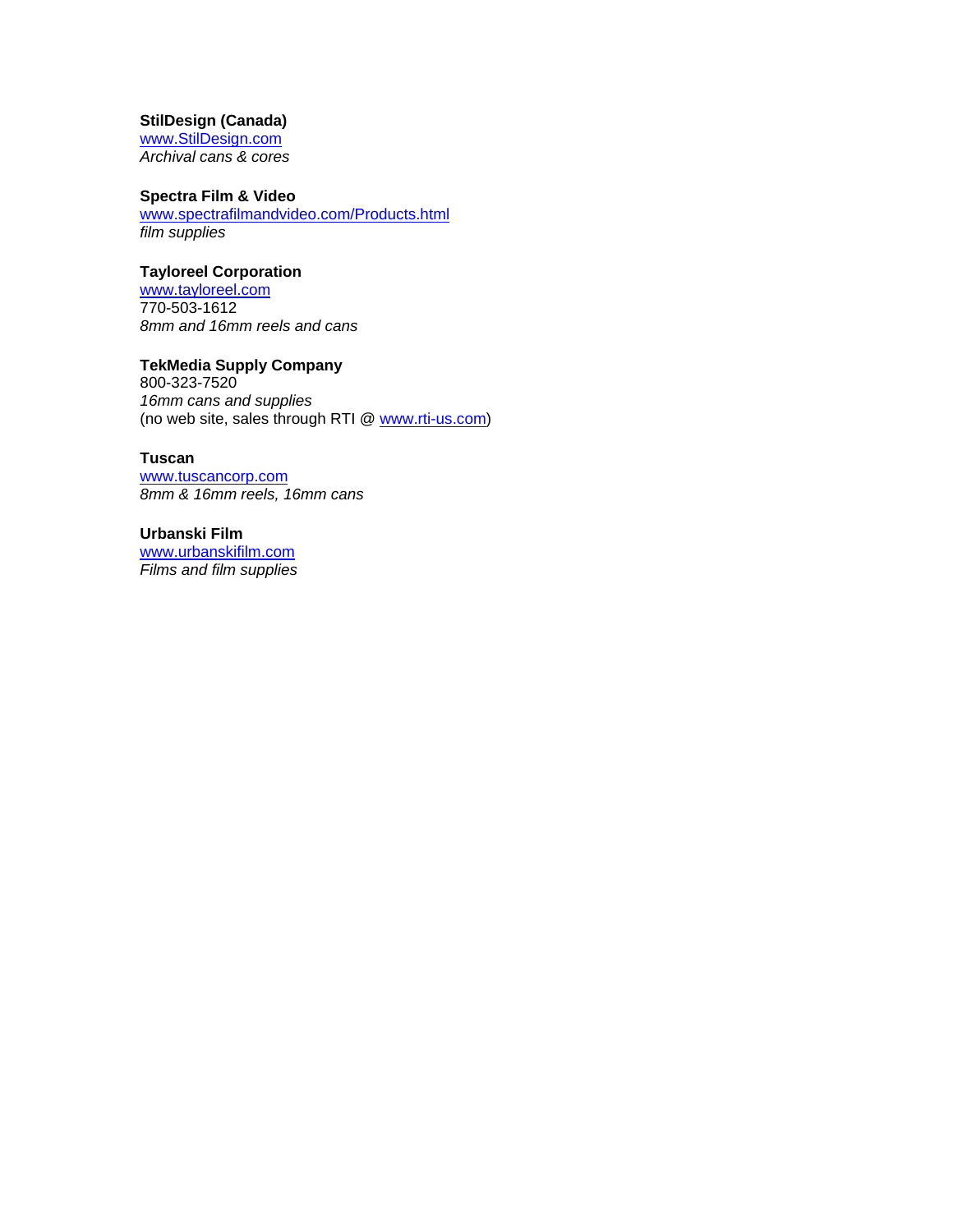# **Film Formats:**

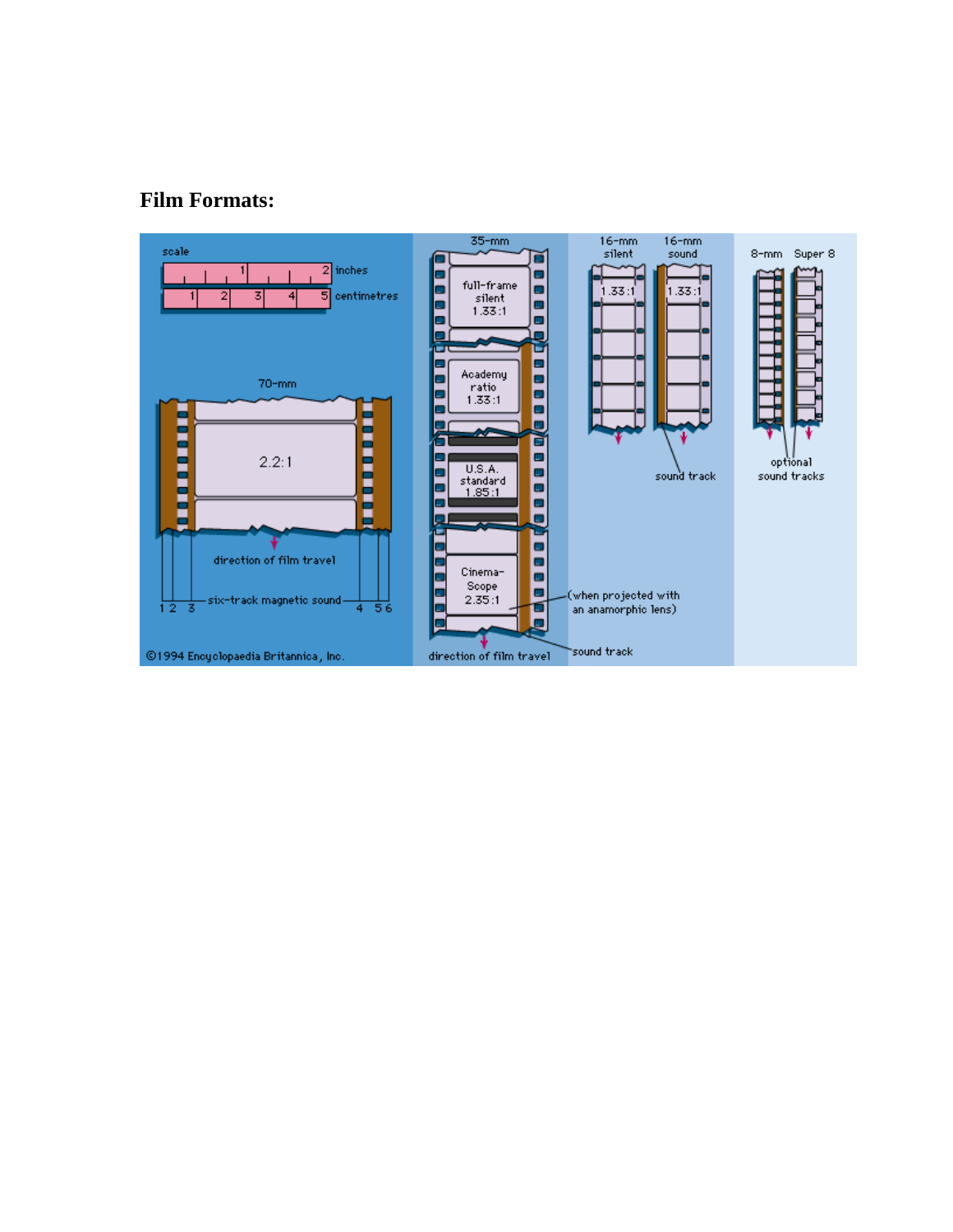#### **Common Formats**



#### **Uncommon Formats**



28mm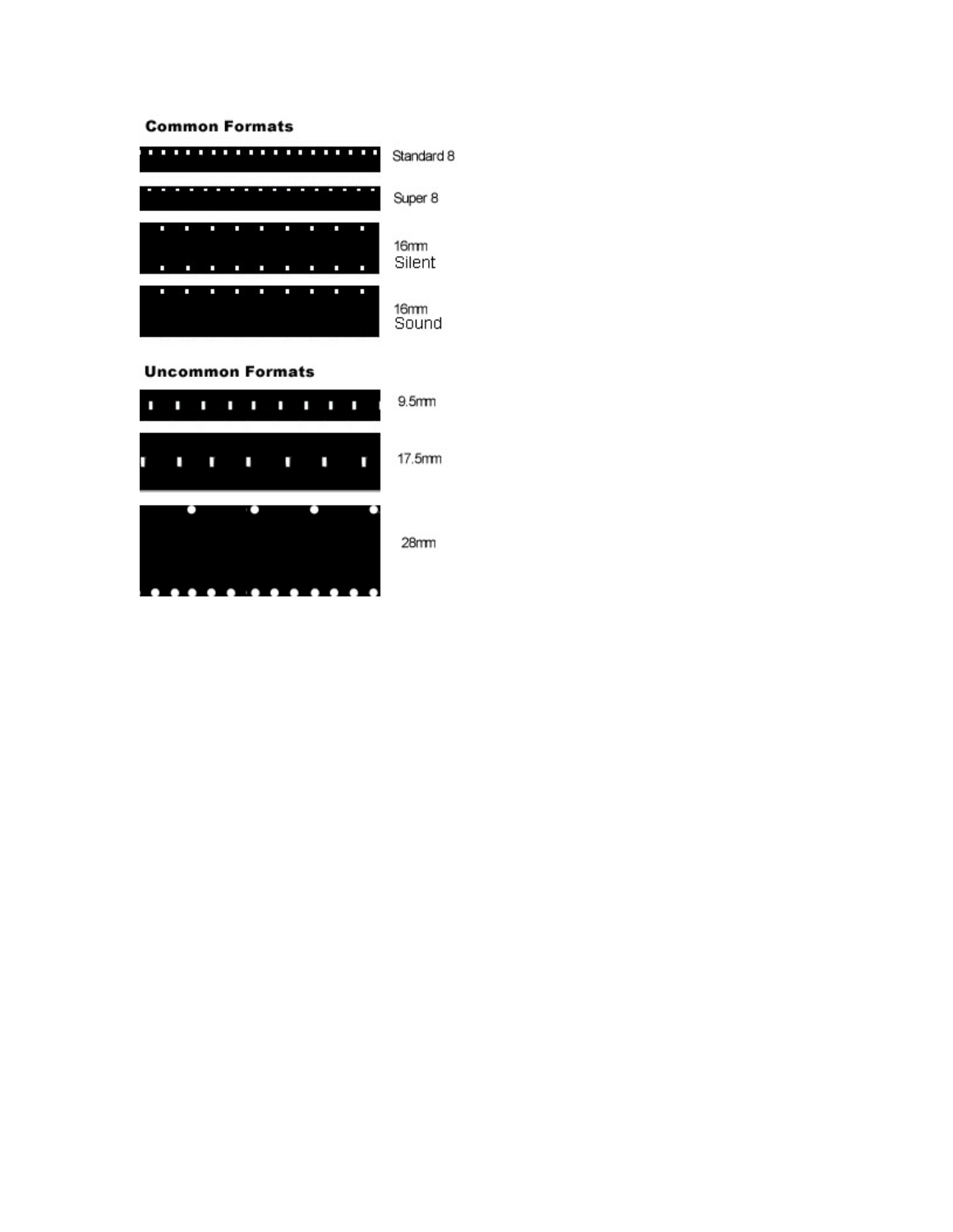# **Black and white film:**

## **Description**

A film where all scenes no matter what the original color are represented in shades of grey.

## **Explanation**

Black and White (B&W) motion picture film generally consists of a minimum of five layers:

- a) a thin clear gelatin layer without any additions which serves as a protective layer against mechanical damage;
- b) the light sensitive layer consisting of a suspension of silver salts in gelatin (the actual emulsion). It may have been coated on one or multiple layers;
- c) the adhesive substratum which binds the emulsion to the base;
- d) the base or support consisting chiefly of nitro-cellulose (nitrate film) or acetylcellulose (triacetate, safety film) or polyester;
- e) there may be a further layer for anti-halation purposes; or a coating of gelatin to prevent curling; or a layer which serves both of these purposes.

# **Film Construction**

- Topcoat/Handling Layers
- Emulsion
- Subbing Layer
- Base
- Backing Layer

Generally a conservator considers a photographic object as three components, carrier (the base), binder (the emulsion) and the image material (silver or dye).



 **Layers of a film**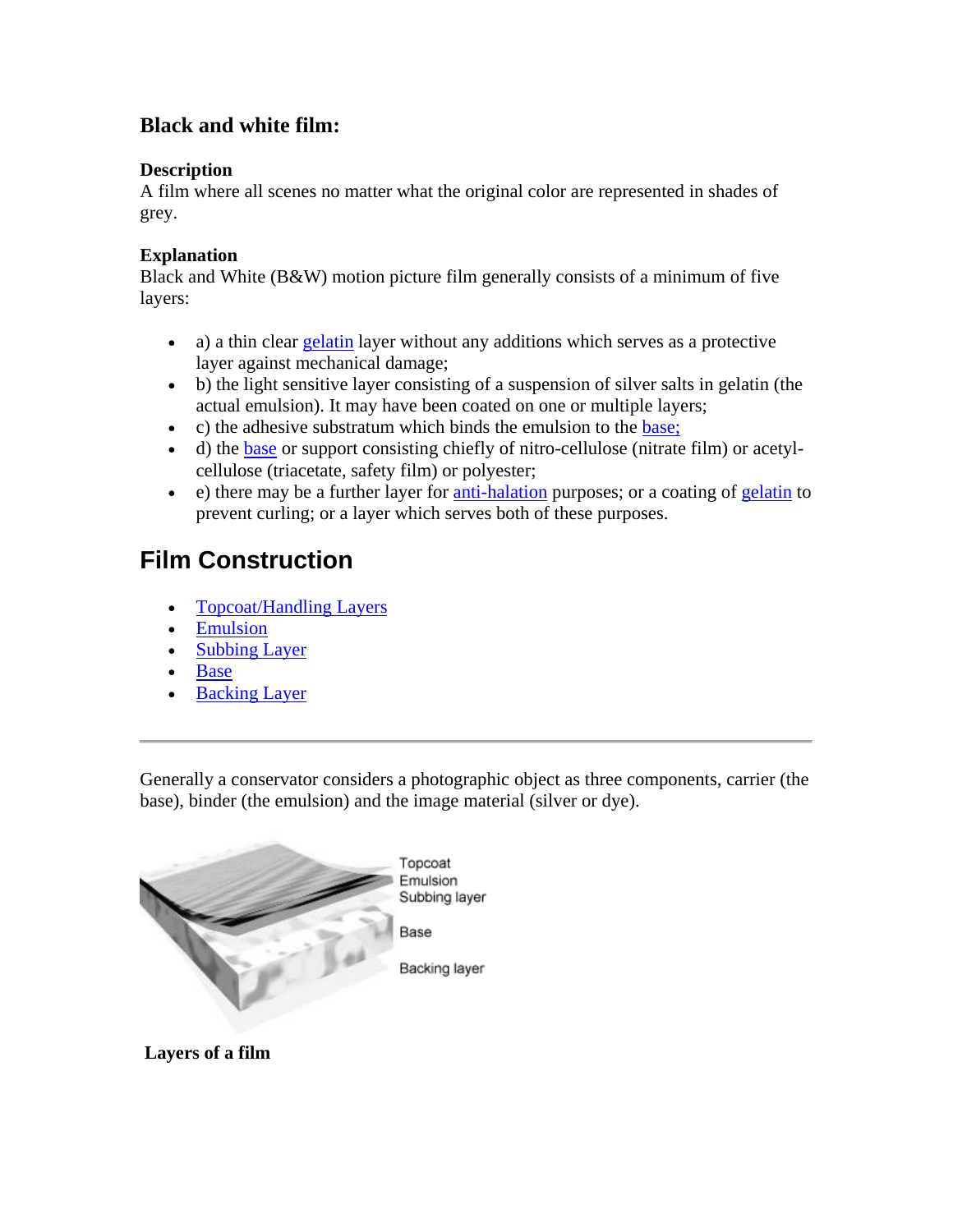# *Topcoat/Handling Layers*



#### **Topcoat**

This is a layer of gelatin that covers the surface of the emulsion. The layer is a slightly tougher form of gelatin and has small granular particles embeded in it that give the emulsion surface a slightly matt finish.

This aids during winding to form an evenly wound reel and has some slight optical benefits.

The binder component, a gelatin layer that contains the image forming materials. In a color film the emulsion can consist of many image forming layers, with black and white films it is uncommon to have more than two distinct layers. Image above shows a cross section of color negative emulsion before and after processing.

The emulsion layer is very thin and readily susceptible to physical damage such as abrasion or scratching. Gelatin is also quite hydroscopic and will readily absorb moisture from the air.

Gelatin is also sensitive to changes in pH. If the film has started to decompose, or has been affected by mould it may become very water soluble and aqueous treatments cannot be used.

# *Subbing Layer*

A thin layer that allows the emulsion to better adhere to the base. The exact composition of the layer is proprietry information, but in general subbing layers are a mixture of cellulose acetate, cellulose nitrate and gelatin. The c. nitrate in the subbing layer has been linked by some researchers to accelerated decomposition but this is still an area of contention.

When a film shrinks to a significant degree it is the adhesion between the subbing layer and the emulsion or the subbing layer and the base that fails.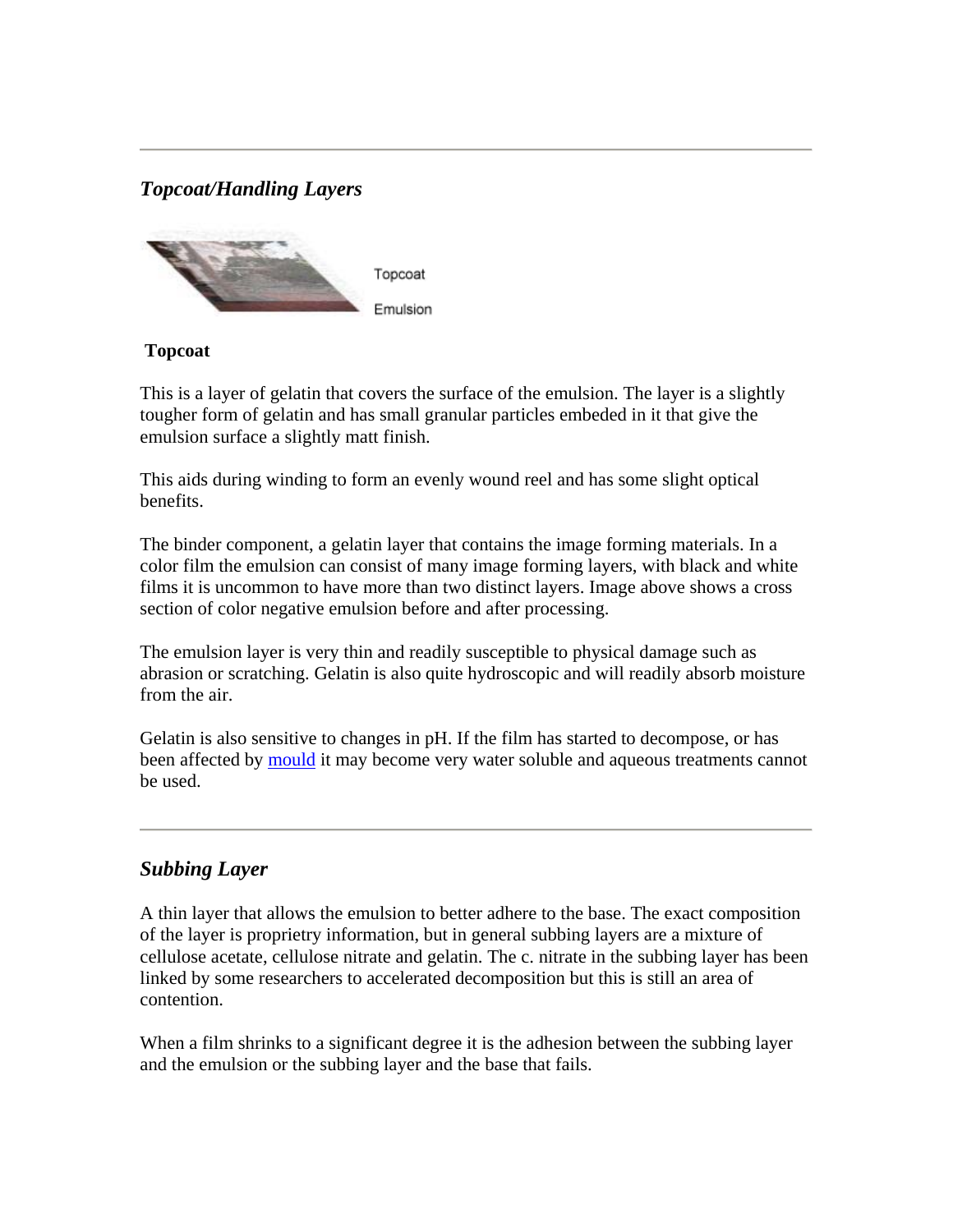During film repair the subbing layer needs to be completely removed when using film cement. If this is not done the subbing layer will interfere with the strength of the adhesion of the cement repair.



Emulsion removed to the subbing layer (slightly shiny) Emulsion removed to the base (slighly matt)

## **Emulsion removed to reveal the subbing layer**

## **Base**

The carrier layer, with the important characteristics of transparency, toughness and flexibility. The most common film base polymer is cellulose triacetate with most collections holding lesser amounts of cellulose diacetate, cellulose nitrate and some polyester base.

Any treatment given to a film must not compromise the important characteristics. The polymers used in bases can retain considerable quantities of water even after drying. Cellulose acetates can potentially hold up to 6% water by weight, although polyester is much lower at 2%. With aqueous treatments the impact of this quantity of residual free water as a source available for decomposition reactions and mould needs to be considered.

# **Backing Layer**

A performance enhancing layer that is applied to the underside of the base. Usually a gelatin layer, although sometimes other polymers such as poly vinyl acetate (PVA) may be used. This layer is designed to counteract any curl that is caused by a change in dimension of the emulsion due to temperature and humidity by responding in a similar way to the changes in environment.

During conservation treatments the gelatin in this layer will behave in a similar fashion to the emulsion.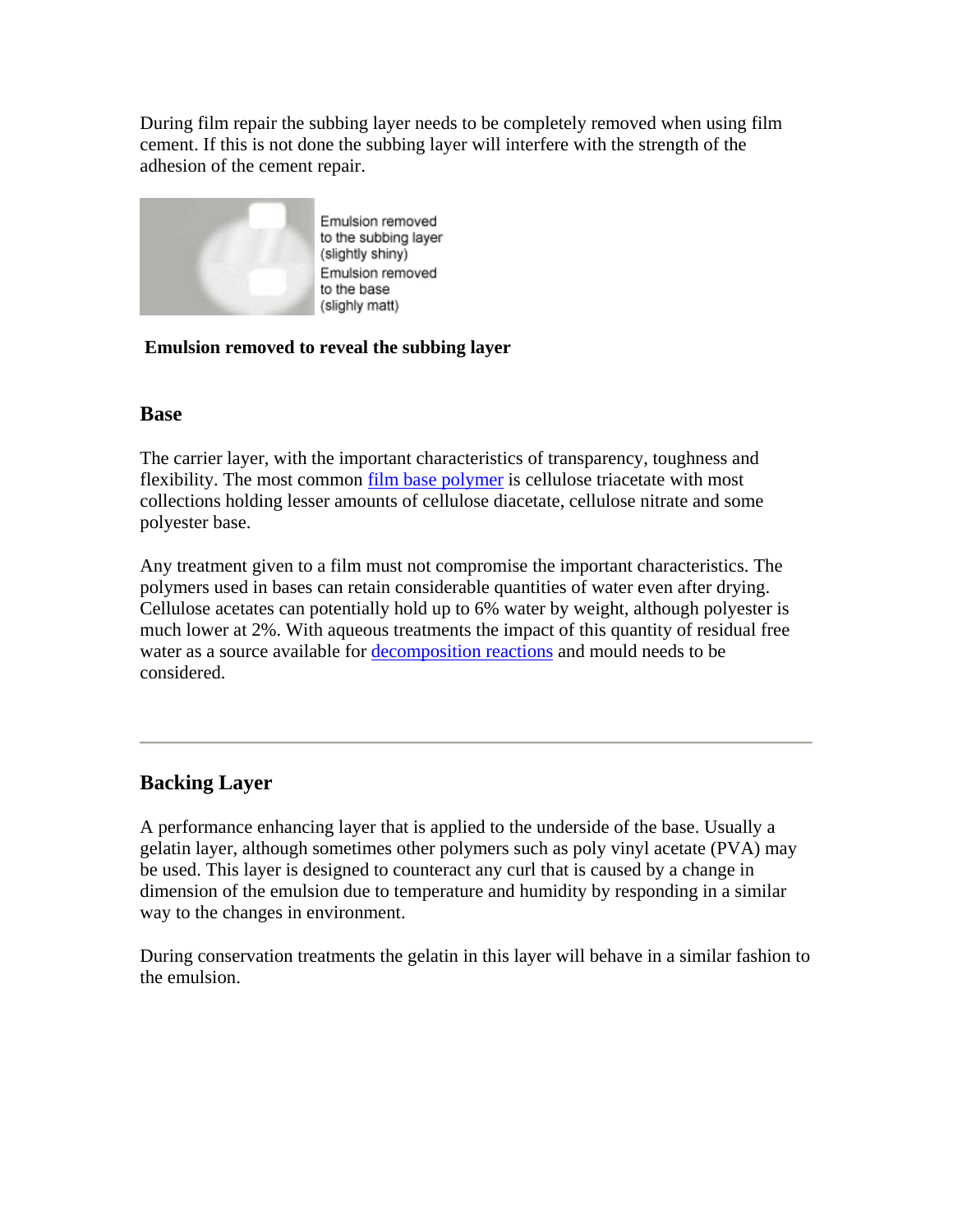# **Color Film:**

## *Description*

A film that carries one or more emulsions which after processing carries a record of the colors in the original scene. This may be a negative (opposite) or a positive record.

## *Explanation*

Color film has an even more complex structure than  $black &$  white film. It can consist of many layers.

It consists of as many as nine layers with different functions:

- a. a protective layer of clear gelatin;
- b. a blue-sensitive recording layer consisting of gelatin in which silver salts and a color coupler are embedded;
- c. a yellow filter layer which absorbs the blue rays of light not absorbed in the bluesensitive layer but lets through the green and red rays;
- d. a green-sensitive layer;
- e. an interlayer of prepared gelatin which prevent dyes produced, especially during development, from migrating from their own layer and hence spoiling the image;
- f. a red-sensitive layer;
- g. an adhesion substratum;
- h. the base or support is usually made of cellulose triacetate or polyester;
- i. an anti-halation layer which may also serve as an anti-curl layer.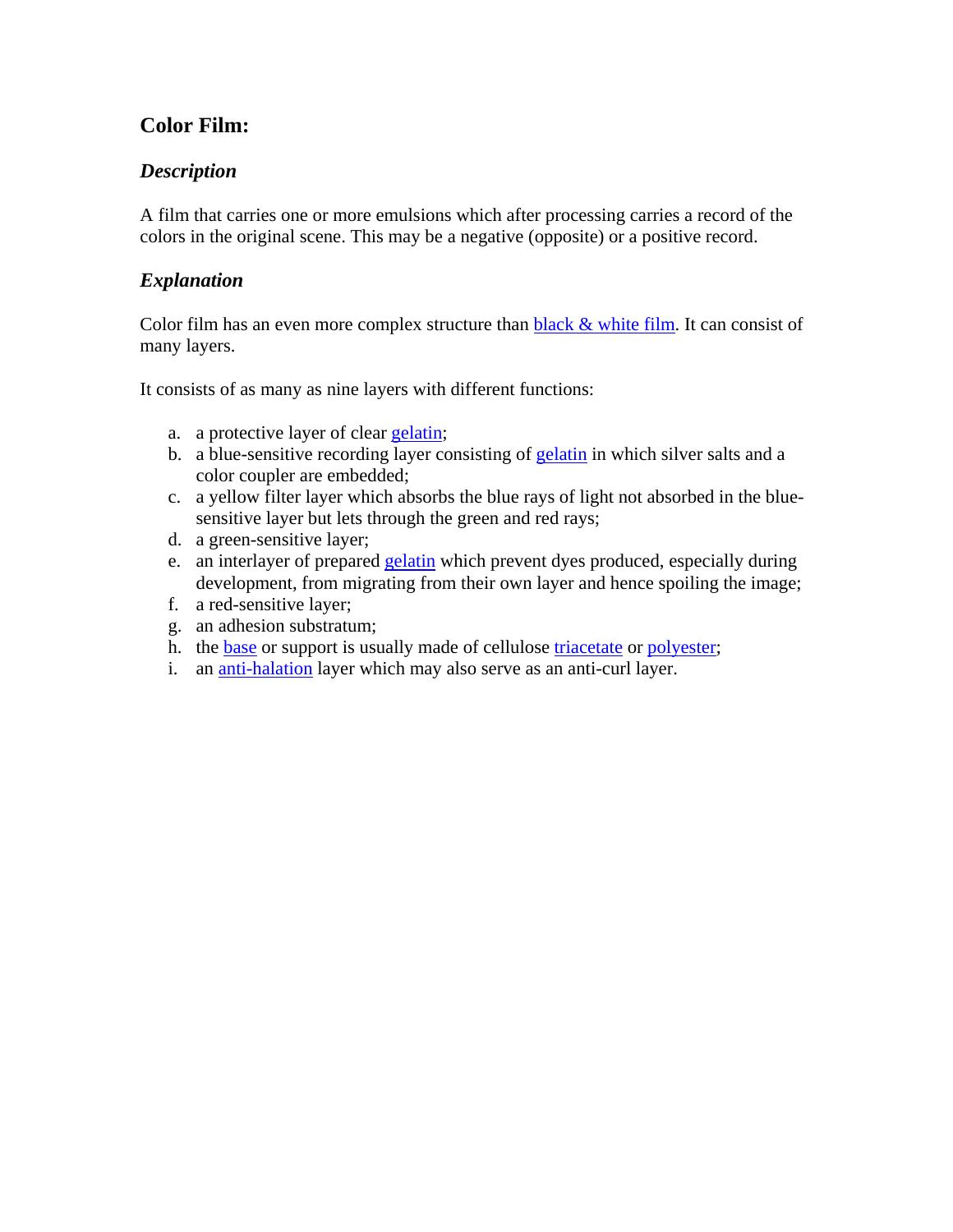



**Color negative film emulsion cross section** 

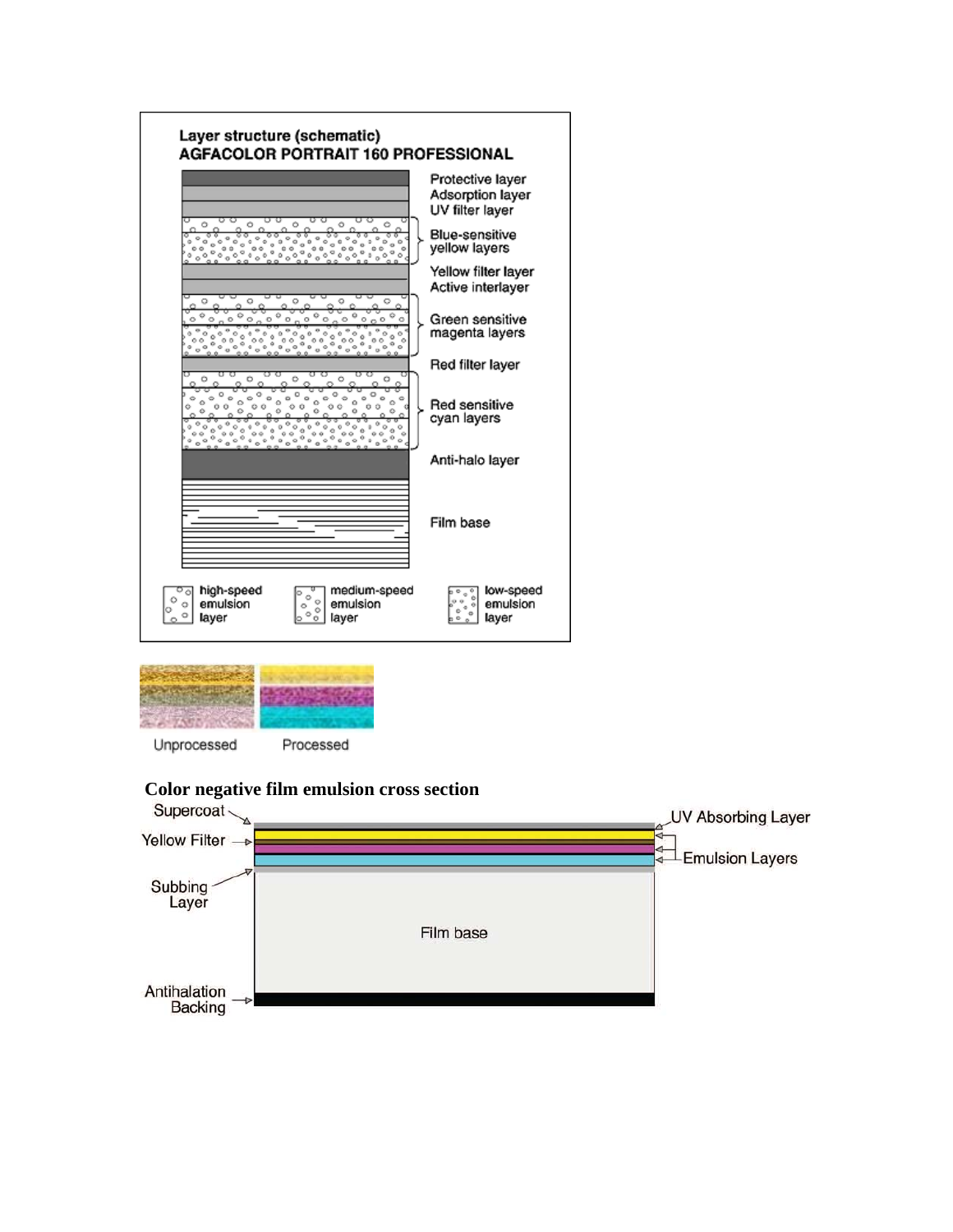#### **Bibliography:**

Adelstein, Peter Z., Jean-Louis Bigourdan and others. IPI Media Storage Quick Reference. (Rochester, NY: Image Permanence Institute, 2004).

American National Standard for Imaging Materials-Reflection Prints-Storage Practices. ANSI/NAPM IT9.20-1996. (New York: American National Standards Institute, 1996).

Association of Moving Image Archivists (AMIA), The Home Film Preservation Guide (www.filmforever.org).

The Book of Film Care. Kodak Publication No. H-23. (Rochester, NY: Eastman Kodak Company, 1983).

Reilly, James M. IPI Storage Guide for Acetate Film. (Rochester, NY: Image Permanence Institute, 1993).

Reilly, James M. Storage Guide for Color Photographic Materials. (Albany, New York: The University of the State of New York, New York State Education Department, New York State Library, The New York State Program for the Conservation and Preservation of Library Research Materials, 1998).

Wilhelm, Henry, and Carol Brower. The Permanence and Care of Color Photographs: Traditional and Digital Color Prints, Color Negatives, Slides, and Motion Pictures. (Grinnell, Iowa: Preservation Publishing Company, 1993).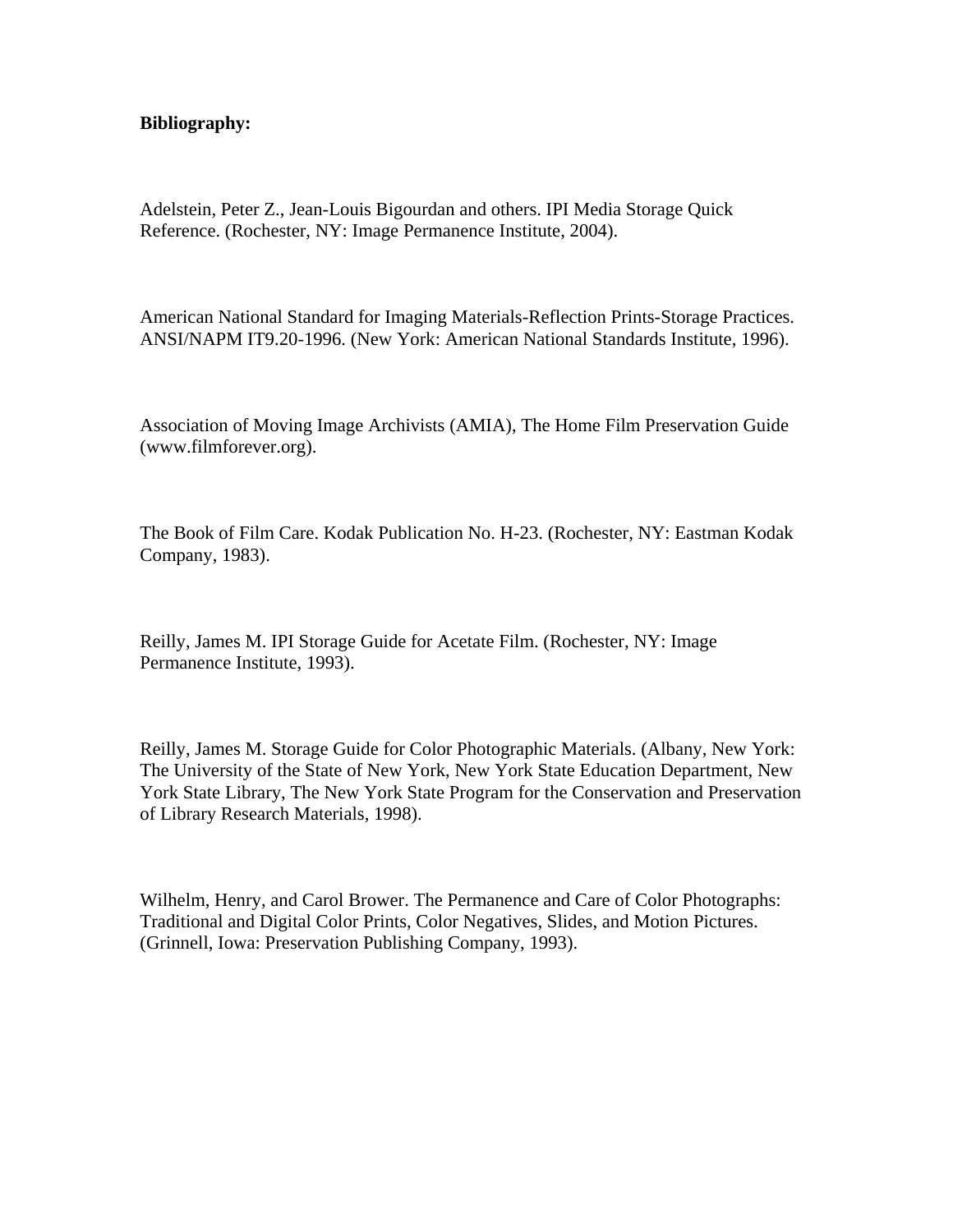# So, you've got some films in your collection.

What do you do now? The following is a brief walk-through of three preservation plans to consider when housing an academic film archive.

## *Things to consider if you do decide to keep the films:*

1. Films are complicated. Sometimes not so easy to identify. The prints could be without credits, perhaps they are A-B rolls, work prints, incomplete. Don't be afraid to get your hands dirty and do a bit of investigation. Know how to read a print—and read it as best as you can.

 2. Do you have a dry, cool place to keep the films in the meantime and during their full stay in your collection? Warm, damp environments accentuate the inevitability of decay (acetate decay and color fading)

 3. Do you have access to any volunteers, student workers, or staff to help with preservation activities?

4. What is your preservation plan? There are three to work with:

#### *No-cost—*

Create a case file for each title. This includes history of acquisition, a physical inspection & condition report. At this point note any deterioration, report your findings and look into taking proper steps to slow down the degradation process. Create a simple, but easily accessible database. See if there are any grant opportunities that might help you finance more involved preservation activities—perhaps there are researchers interested in your collection who might help, or donors. Join the Association of Moving Image Archivists listserv (www.amianet.org). Here you will have access to other institutions and archives who love to answer questions.

#### *Low-Cost—*

1. Continue with No-cost activities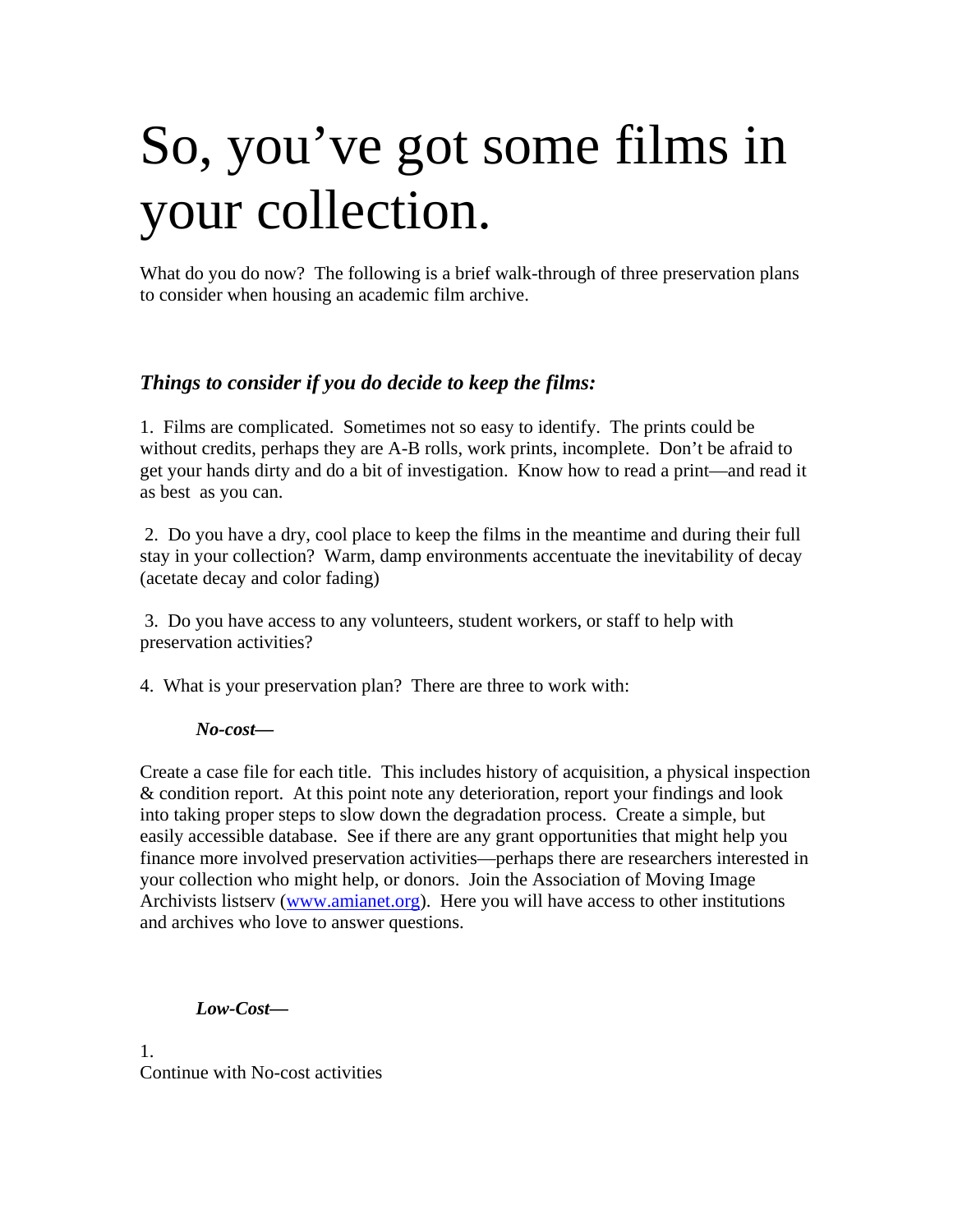#### 2.

Acquire copy of NFPF's *Film Preservation Guide: The Basics for Archives, Libraries and Museuums* available as free downlowd (www.filmpreservation.org) or order a free copy from Natioinal Film Preservation Foundation: 870 Market Street, Suite 1113, San Francisco, CA, 94102.

## 3.

Set up a workstation. This includes an inspection worktable with rewinds, split reels, plastic take-up reels and cans and a viewer (Moviescoop) to look at your films and a footage counter that will help you measure the length and time of your film as well as help determine film shrinkage. Each format (16mm, 8mm, and Super 8) needs its own set of equipment. You will need a film cleaning system, too. We use 1500 Anti-static Film Cleaner and Conditioner with a lint-free cloth. You will need equipment with which to repair all mechanical damages made to film: tape-splicer with additional rolls of tape and tape with which to repair the sprocket hole tears. You will need to wind your films on plastic cores or reels and kept in archival plastic cans. Obtain A-D Strips to help test for acetate decay (Vinegar Syndrome) and molecular sieves should V.S. be detected. And of course, you will need plenty of labels because you must label everything.

Now you are ready to start inspecting, cleaning, repairing and re-housing your film.

The Inspection Process:

# What are we looking for?

*The Following questions come from NFPF's Film Preservation Guide:*

How long is the film? What is the gauge? What is the film base? (acetate or nitrate) Is the manufacturer name printed along edge? Are there edge codes that might help with identification and dating? (see handout for Date Code Chart) Is it silent or sound? If is sound, what type of track does it have? (optical or magnetic) Is it positive, negative or reversal film? Does it have credits? How much mechanical damage in terms of splices, scratches, broken sprocket holes? How many feet from the start does the damage occur? Degree of shrinkage as measured by a shrinking gauge, footage counter, or comparing it to fresh film stock? Observable mold? Has the growth caused lasting damage? Other signs of decay or damage?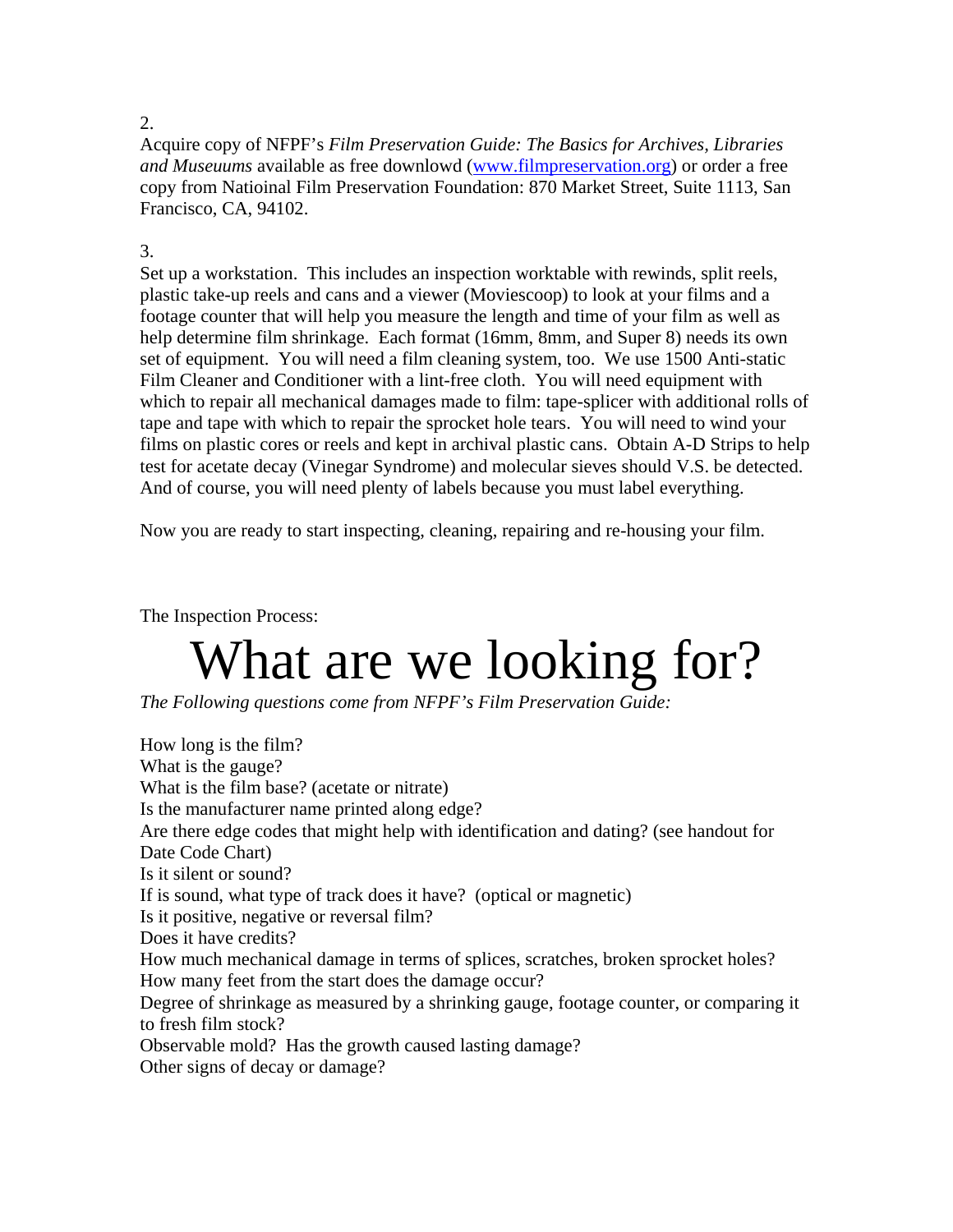# *Types of Damage & Decay:*

Mechanical damage Mold, mildew, fungus Acetate Decay (vinegar syndrome) Shrinkage Color fading Nitrate decay

#### *Mechanical Damage—*

\_\_\_\_\_\_\_\_\_\_\_\_\_

Due to mishandling of the film (tears, scratches) Dirty work table (scratches) Dirty projector (scratches) Threaded incorrectly in the projector (tears, broken sprockets) If the film has shrunk troubles with the projector are sure to happen

Fixed repairing tears and break with tape splicer or sprocket tape. Note: Tears, damaged splices and broken sprockets can be repaired but scratches are permanent

#### *Mold, Mildew and Fungus—*

If stored under humid conditions Organisms attack from outside edge and make their way into roll Can cause significant damage to emulsion

Stopped by cleaning film (perchloroethyle) and relocating to dry cool environment. Note: Once organism have eaten into emulsion the image loss is irreversible.

#### *Vinegar Syndrome (Acetate Decay Process)—*

The films smells like vinegar Film base shrinks--curls & warps Film loses flexibility Emulsion may crack and fall off White powder appears along edge and surface of film

Acetic vapor released from affected prints and will infect other acetate based materials near by. Store V.S. prints away from rest of collection and do not share cans or reels of V.S. prints with those not affected. Note: Process can be delayed but degradation can not be stopped.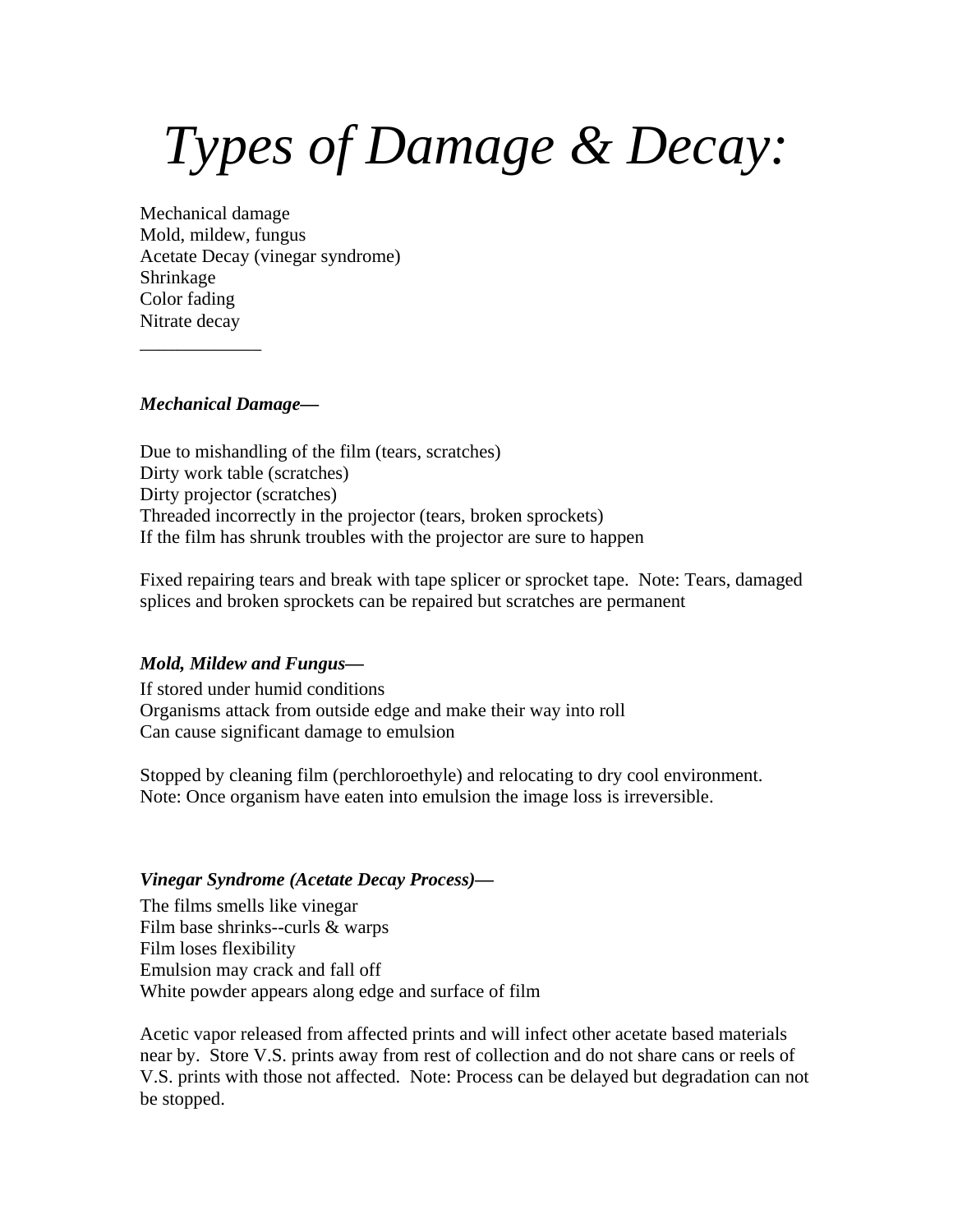### *Shrinkage—*

Symptom of acetate decay, but also affects nitrate base films (overly dry conditions) Particular problem with small gauge films Once film has shrunk beyond %.8 may be damaged in projector

Tools to test for film's shrinkage: Shrinkage gauge Footage counter Compare against new stock of same gauge

## *Color Fading—*

All brands and types of color film WILL fade over time Three dye layers lose color at different rates Heat and high humidity accelerate process Process can be slowed but not reversed

### *Nitrate Decay (5-step Process)*

- 1. Image fading. Brownish discoloration of emulsion. Faint noxious odor
- 2. Sticky emulsion, cont'd faint noxious odor
- 3. Emulsion softens and blisters with gas bubbles. Odor more pungent
- 4. Film congeals into solid mass. Strong noxious odor
- 5. Film disintegrates into brownish powder

Deteriorated nitrate film is hazardous waste and should be removed to authorized facility for disposal.

## *Ideal Preservation Plan:*

Reformatting for access--creating copies on video or digital formats to be used by researchers. Help avoid further wear on original film.

Reformatting for preservation--creating new film master, viewing print and access copies. This is important if the original film is deteriorating. [See Washington State Pres. Manual pp. 26-28]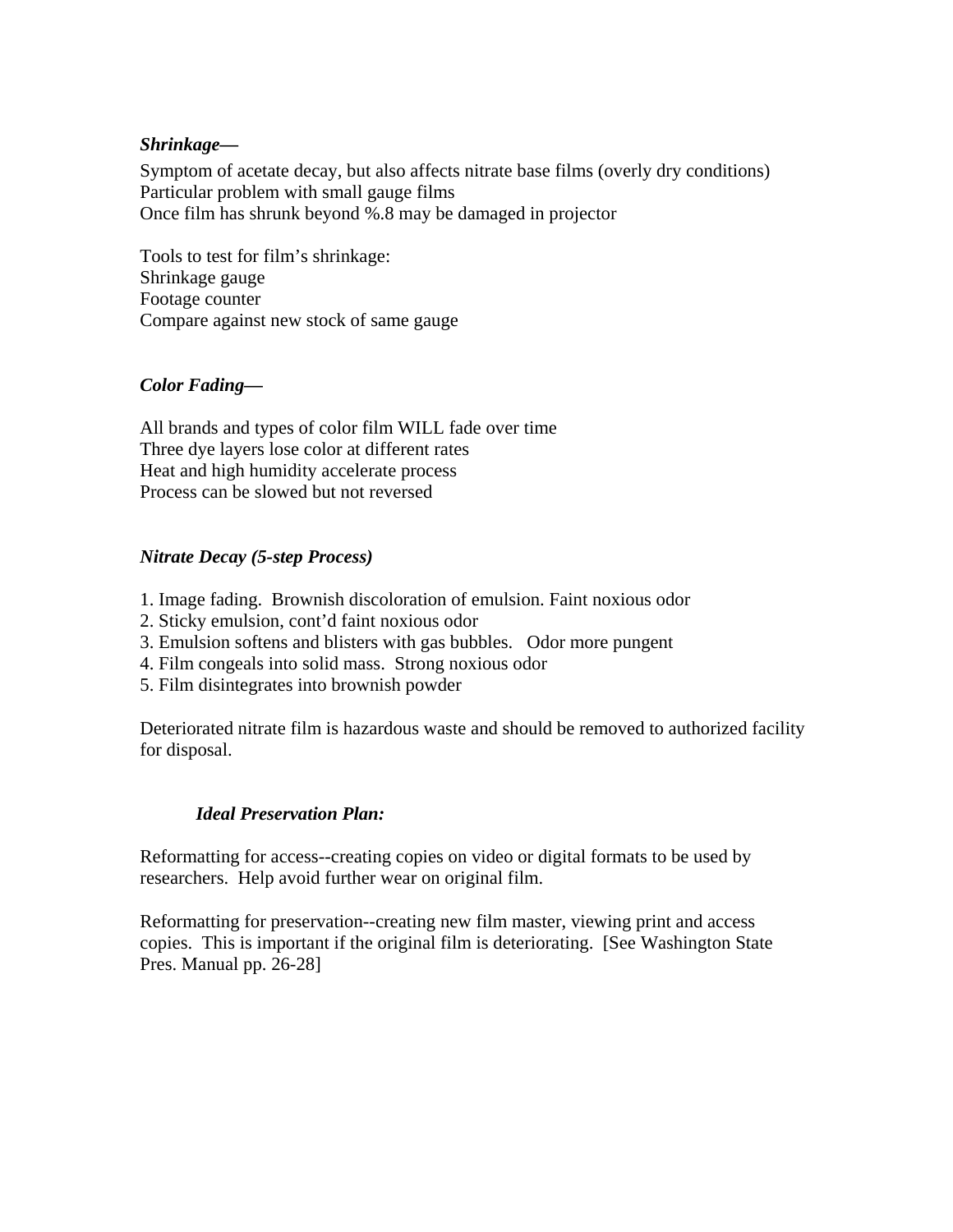# How do we care for film?

Basic terms: *[Courtesy of NFPF's Film Preservation Guide]*

#### **Conservation**—

Is the protection of the original film artifact…Many organizations guard the original from unnecessary handling by creating surrogate copies to carry the content. These copies are used for exhibition and research. The film original can then be stored under conditions that slow physical decay.

### **Duplication**—

Is the making of the surrogate copy. Preservationists consider film fully safeguarded only when it is both viewable in a form that faithfully replicates its visual and aural content and protected for the future by preservation masters from which subsequent viewing copies can be created.

#### **Restoration**—

Goes beyond the physical copying of the surviving original materials and attempts to reconstruct a specific version of the film. Ideally this involves comparing all known surviving source materials, piecing together footage from these disparate sources into the order suggested by production records and exhibition history, and in some cases, enhancing image and sound to compensate for past damage.

#### **Access**—

Is the process through which film content is shared with the public. Depending on the institution, access embraces a range of activities, from support of on-site research to exhibition of the Internet. In museums, libraries and archives, the most common access media at this time is film and video.